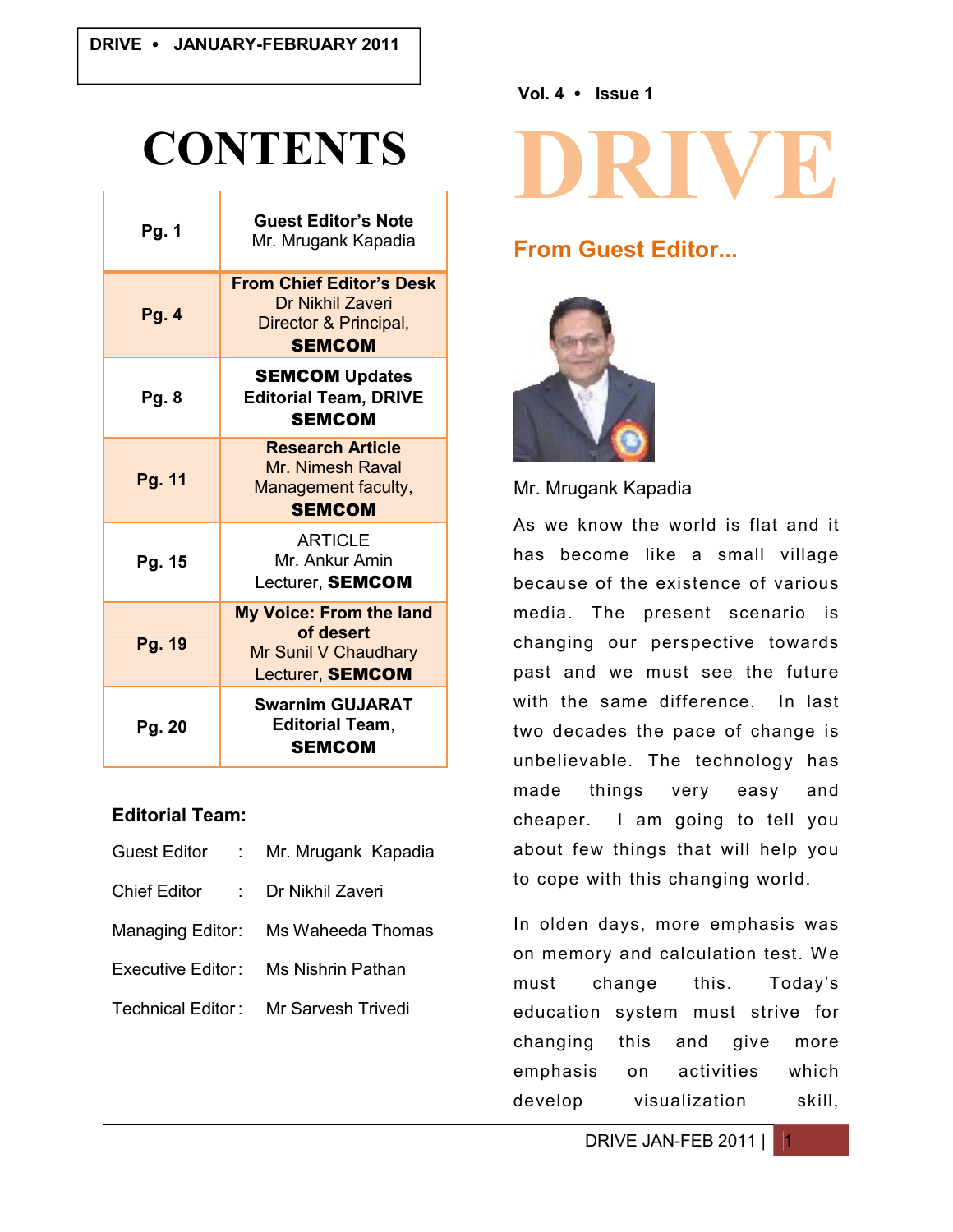judgment, thinking ability etc. Courses should be designed in such a way that they focus on development of these skills.

You are facing the world, in a decade or so, India will be the most powerful country. India is changing with rapid growth and rate of 8%. She is one of the four brick countries which are going to contribute tremendously to the development of the world. Next decade will be of India to make 1.8 trillion dollars of investment on infrastructure and you all are going to have these opportunities.

On the basis of my feeling and experience, i am going to give you some point which as young students you must focus on.

1. Today's world is of multimedia where lots of information is available through various sources. You need to concentrate and filter this information. Never lose focus from your goal as you need to be very serious about it.

2. Also, focus on your health. If you have good health you will be a help to you society. That will also make good foundation of you healthy life. Quit addiction or bad habits if you have. Later on if you

want to give up you won't be really able to. As students, concentrate on food, sleep and health. A man with good health can achieve lot in his life.

- 3. Enjoy your college life. It comes only once in a life. Do not become 'book worm'. Study is important but it does not mean you do not spend time for other activities socialization, entertainment etc which are necessary for your overall development.
- 4. My next request is to parents. Keep the distinction between the discipline and cooperation. Discipline makes man like – 'yes man' and spoils the independent thinking ability of a person. Do not make you children so discipline as much as cooperative. Let them learn to agree to disagree. Do not pressure your children to do what you say. Do not impose your thoughts, ideas and wishes on them. These all affect the creative thinking ability among youngsters.
- 5. Parents, please note that each human being is unique. Therefore, avoid making comparisons. Compare your ward to the extent of healthy competition only. Avoid to foster jealousy and comparison in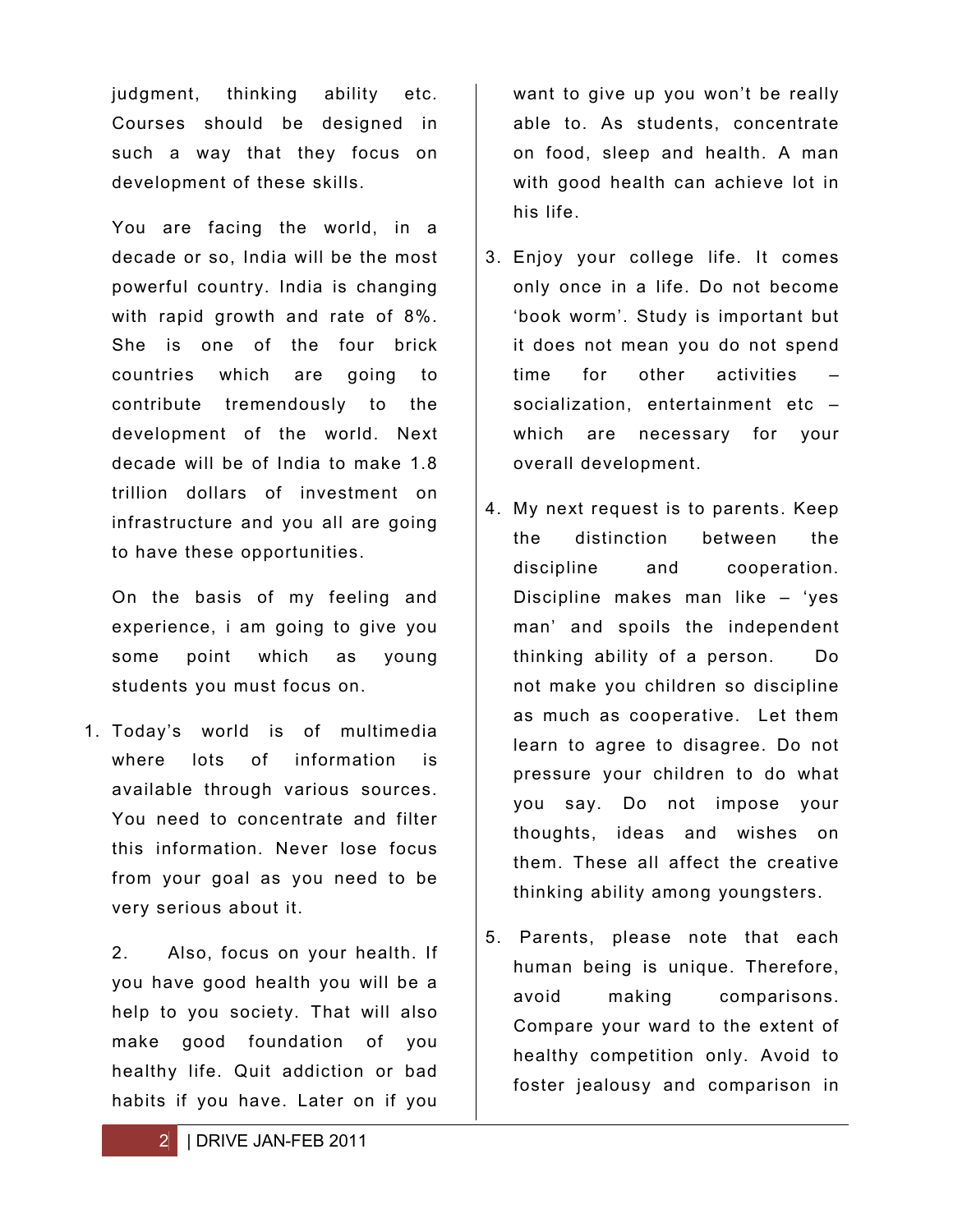your children. Teach them to pursue their individual mind and heart.

- 6. Have your value system howsoever small or big you are. Honesty, integrity & modesty – are important values in life. They pay you for lifetime.
- 7. Pay attention to the extra curricular activities. In old educational system too much importance was given on academic intelligence. Today system has changed. Let activities be part of your syllabus. Sports, elocution, debate, project works, stress management skills help to develop emotional intelligence. They make person dynamic and more social which today's manager requires.
- 8. In today's world you need to be smart worker. And to be adaptive. You need to be dynamic enough to keep pace with changing time. Keep on learning and for that if you have to change different jobs do it. During exam work systematically. Be smart in reading you exam also.

9. Primarily be prepared for life and not exam only. Relax during exam time; keep your mind absolutely free from stress.

10. Finally, very important is, have good command over English and communication skills. Make habit of reading English newspaper, magazine, watch English TV news, make sure to talk to your friends in English. For your job, if you are unable to express your knowledge it it useless. Find out newer ways to improve your communication skills.

Finally, let me congratulate to the students who have achieved wonderfully in their academic and co-curricular activities.

Wish you all good luck! Thank you!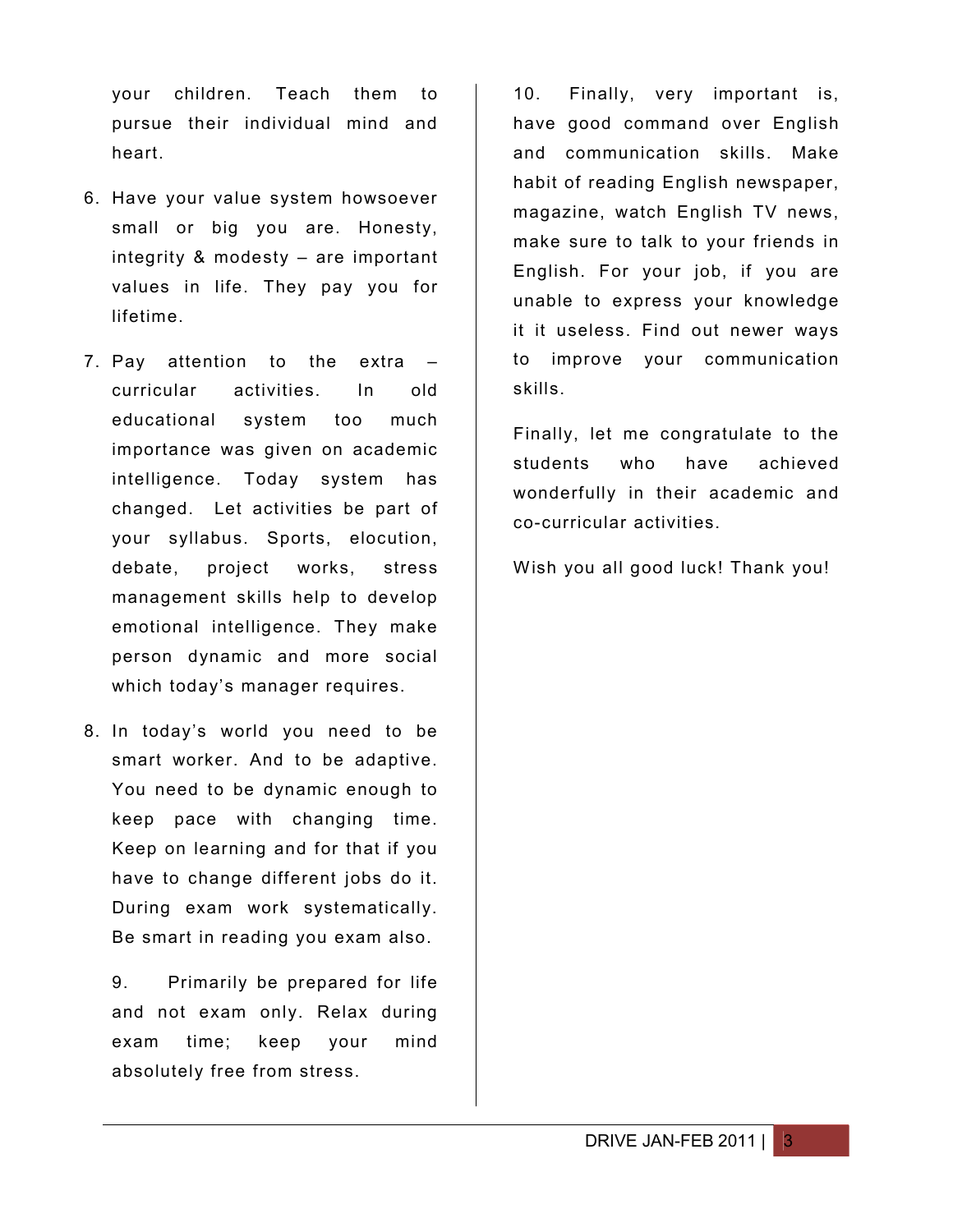# **From the Chief Editor's Desk**:

#### **Orbit-shifting Leadership**

**Passion** for delivering 'education' is very much seen and felt at CVM. His passion is coupled with mission and vision which has created the 'wonder' in Vallabh Vidyanagar. Mere passion doesn't help, it loses the focus and direction. Just in 15 years, he invested Rs. 150 Crores; will be completing work of another Rs. 100 Crores, and announces the future plans of Rs. 500 Crores. The social impact of his passion is phenomenal leading to economic boom in and around Vallabh Vidyanagar. The employment generation in a small town is worth noting. It is estimated that over 3000 families have been benefited due to the development. The micro and small businesses have flourished benefiting huge number of people in the town. Thus, what does it mean to investment of further Rs 500 crore? He is giving signals of growth to everybody. Not only he is passionate, but making others passionate too. He always says, "Think something new; go for innovative teaching; use technology; learn new things".

Perseverance, no other substitute for him. He works hard and makes others work hard. He would make it sure to visit the sites daily where construction work is going on. He would not use the elevator, but would climb up the stairs. He would examine the details of construction, quality of bricks, wooden frames, curvature of slabs, and so on. The vigilance on his part has saved crores of rupees reducing the cost of construction per sq. ft. drastically. While setting up an institution he would go in details, and discuss every aspect of it. He is in the office by 9.30 in the morning; else he is at the site. At 6.00 pm he would leave for New Vallabh Vidyanagar where he would continue his office, and return home by 7.30 pm. And, he is offering his services in the honorary capacity, Hence, probably; his perseverance has taken the form of passion.

Patronage, the rare quality found in any leader. His support to anybody is wholehearted and profound. When invited, he would make sure his presence to the fullest – whether a college or a school. He would be there with students and faculty till the end of function.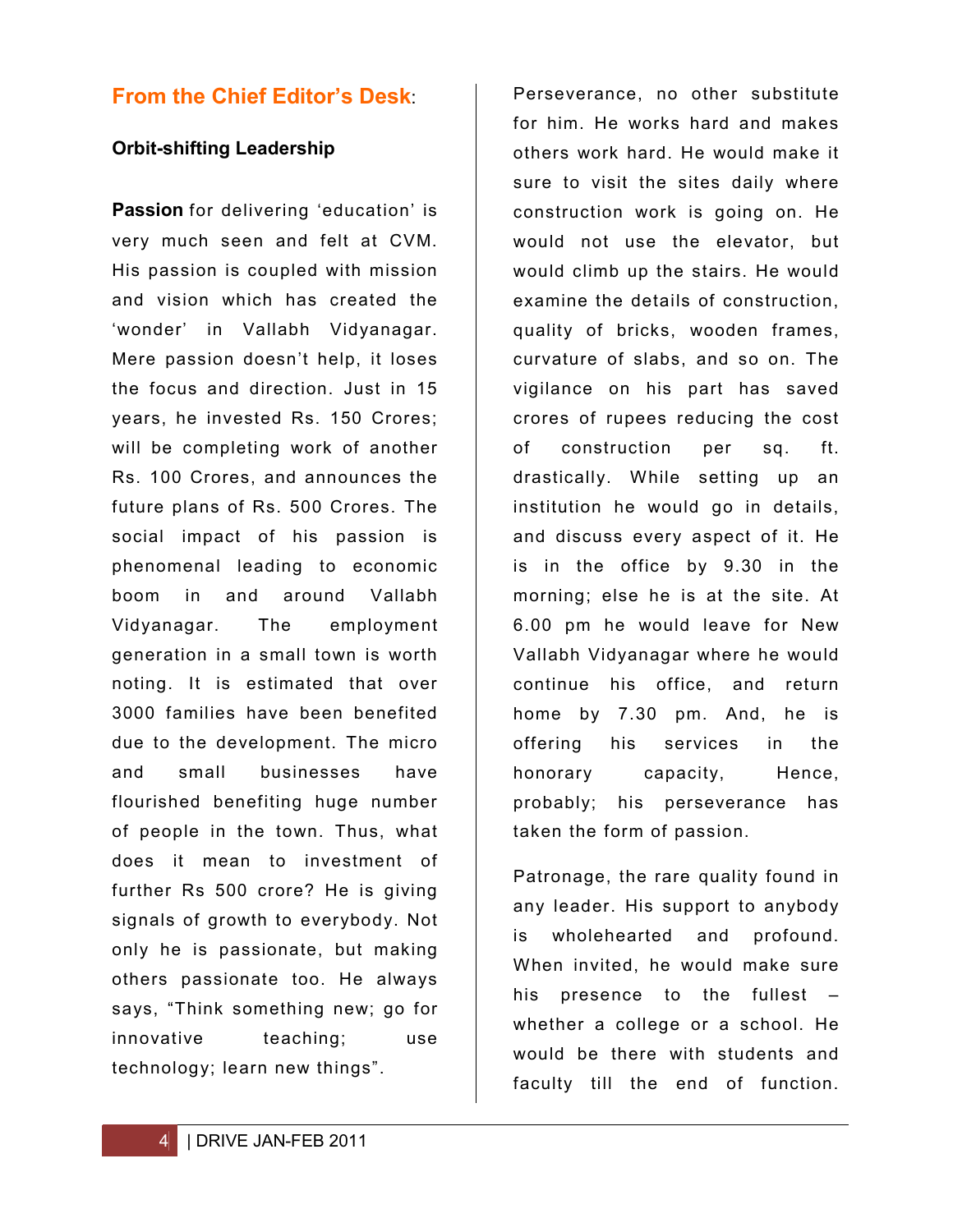Anybody from academics is welcome to him, not necessarily from Charutar Vidya Mandal. There are number of occasions where he has extended financial backing and moral support to teachers from other colleges and Universities. I have seen teachers from other organizations discussing their problems, and he is anxious to remove the bottlenecks. That is why his acceptability as a leader in the education world is very high. Even, when Gujarat Government was facing the problem of organizing state-level cultural festival called Saptadhara, he immediately extended his patronage to the government, and within a week's time, though there was a shortage of time, he successfully gave a platform to students and teachers. His principle is – wherever good work is going on, we should lend our wholehearted support. His support always goes espousal, beyond expectations.

Precision is his asset, and outcome of his sharp intellect. For any problem or opportunity, he would immediately pool the resources financial as well as non-financial, and immediately come to a

conclusion on the action he has to take. He takes no time in decisionmaking. The decisions taken by him are so precise that are understandable to all. So, it becomes easier for all to implement them. He is very specific in completing the work and meeting the deadlines. He never postpones any work. Nothing is pending on his table. He expects others to be precise too.

These 5 Ps are governed by 3 significant drivers. He has his value system in which he works and expects the entire CVM to work. The Values of commitment and dedication, continuous learning, excellence in all endeavours, straight-forward approach, students' satisfaction, corruptionfree dealings. These values have placed him in high esteem at all levels and work as the vehicle in order to achieve institutional goals. Transparency in administration and honesty in work has made him a person of Integrity. This is a very influential factor among all the employees as well as suppliers creating a reliability. He dislikes any delay in the payments to suppliers. If it goes wrong, he would take the side of the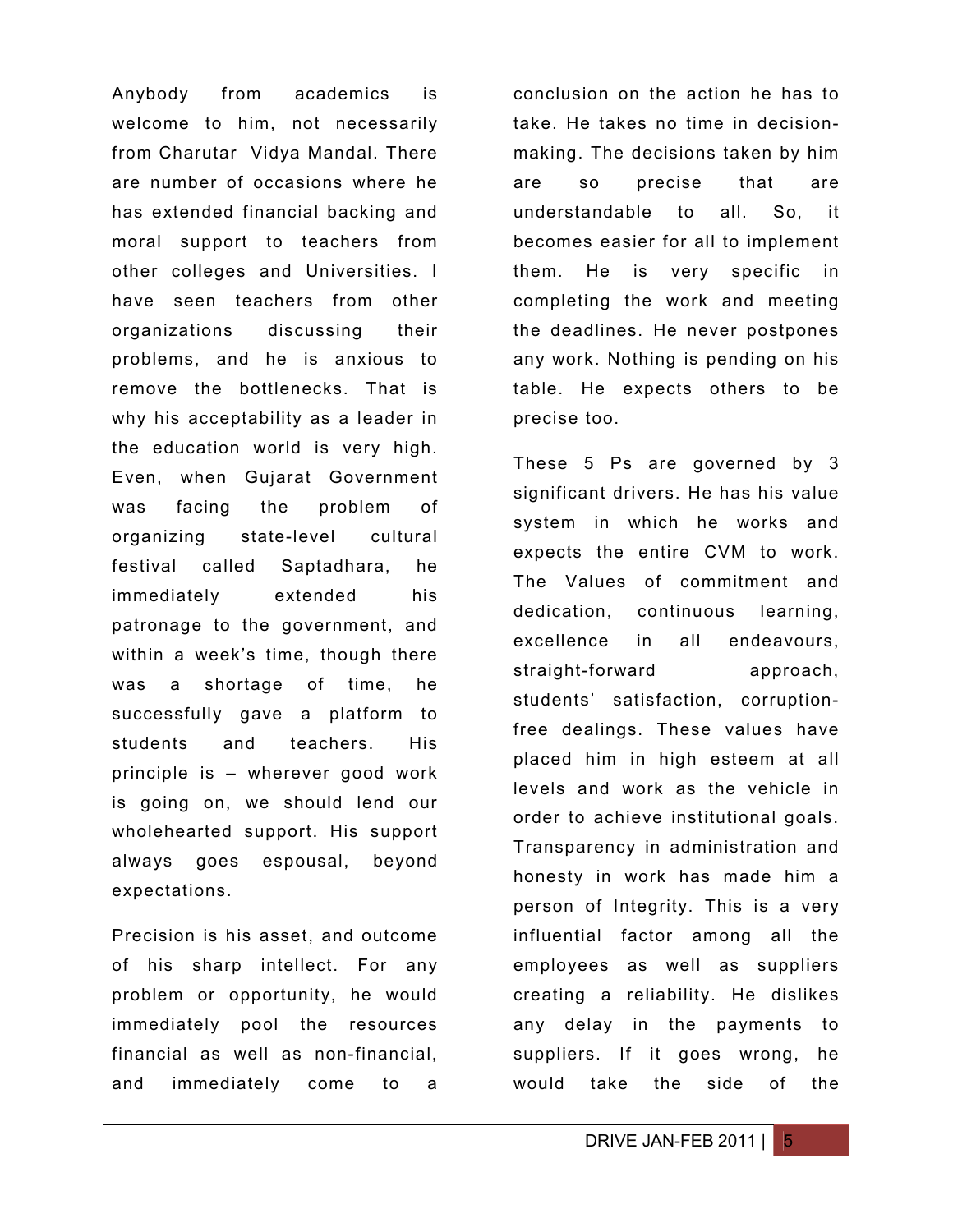suppliers. Over 15 years, he has generated uprightness in the community of education and government. This factor determines the direction where the vehicle has to go. The third driver which is generally missing in majority of the leaders is Spirituality which determines the quality of journey at the workplace. It is not important that you talk spirituality, but the most significant is to practice it. Dr C L Patel is doing it. His belief in himself itself is a reflection of practicing spirituality. Normally it is not seen in a daily routine life, but it gets sparked off during crisis. There have been such time in his life where frustrating moments were changed to optimistic situations due to spiritual thinking. His positive thinking, confidence in his mission, benevolent approach, large-heartedness are the outcomes of his spiritual action. Thus these three drivers have a determining influence on the process consisting of five Ps.

Therefore, his leadership takes three different forms as Inspirer, Mentor, and Counselor. Whoever comes to his contact shifts his or her area of orbit to a higher level enabling to achieve new level of

excellence. He is exceptionally a brilliant leader with a style, "leading from behind". He conceives his role as creating the opportunity for collective leadership as opposed to merely setting the direction. (Such leadership from behind is hard work and involves crucial responsibilities and judgement calls, like- articulating values, developing talents for the members so that they flourish in their roles, setting boundaries for the activities, etc.) He creates an environment in which the team members are engaged and more importantly the collective talent of them is tapped by having everyone take the lead at some point. Another significant aspect of his leadership lies in his nimbleness. He always advocates to be active and learning. This is explained in some of the research on leadership by Prof Daniel Goleman who says that most effective leaders are alike in one crucial way, i.e., they all have high degree of Emotional Intelligence (EI) which is sine qua non (main thing, upshot) of leadership. He says that IQ, and technical skills are "threshold capabilities", but EI will make him a great leader. The entire article highlights Dr Patel's high level of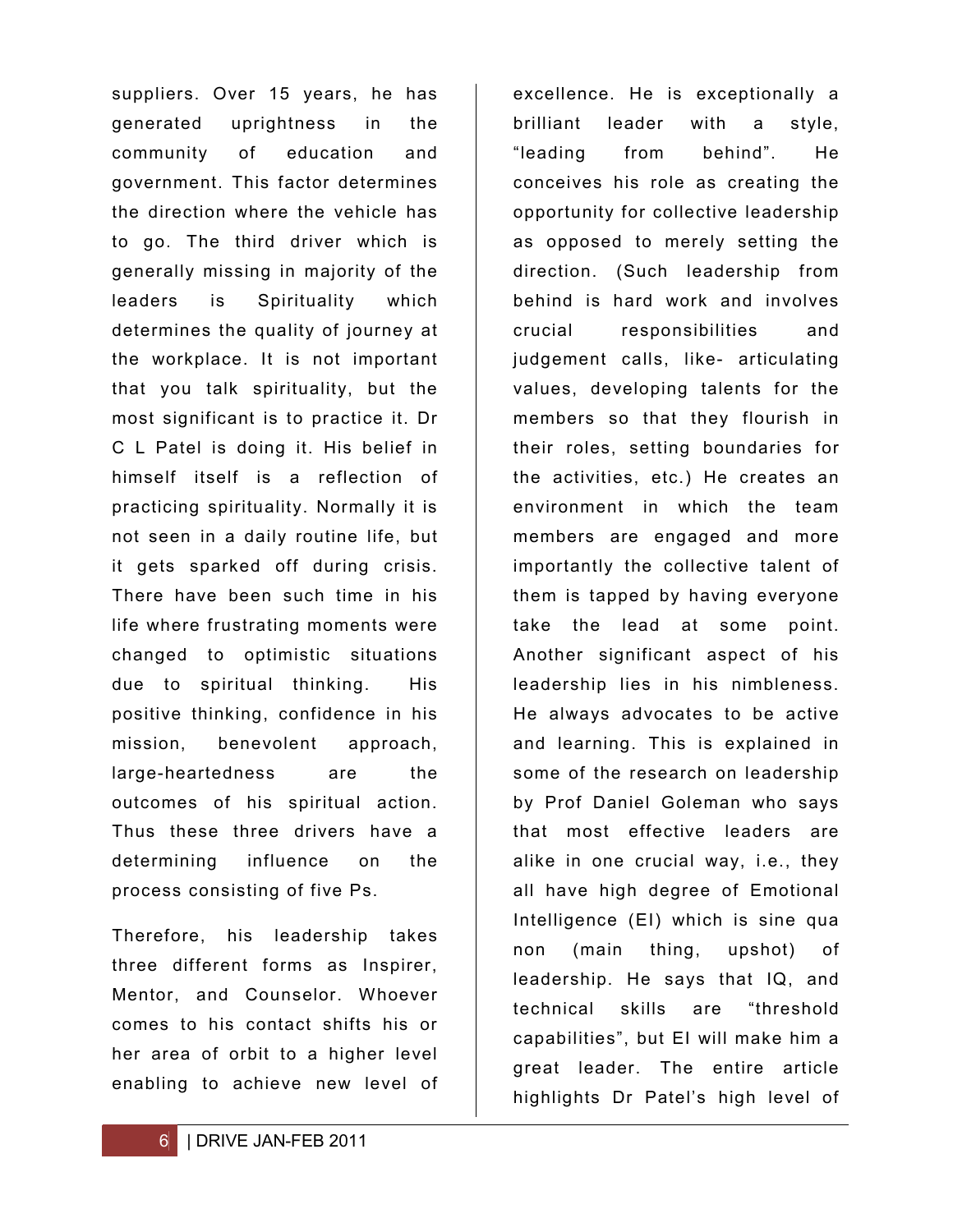EI which is explained by his selfawareness, self-regulation, motivation, empathy, and social skills. Thus, his leadership is more than entrepreneurial in nature what is called as "Responsible leadership" by eminent management guru, G Narayana, Chairman-Emeritus, Excel Industries Ltd. He says, in his research on leadership, that "Responsible leadership" is all about Devotion with Competence, Organizational well-being with Divine success, Direction with Freedom of action, Selfdevelopment with Confidence, and Joyful work with Selflessness. Dr C L Patel, in true sense, is a "Responsible Leader" what I term as "Orbit-shifting Leader". Only such leaders can facilitate the change. There have been good amount of research going on in the area of business leadership; however, education is a sector where, probably, the need for study on leadership is not yet felt. Nevertheless, time is changing. Leadership is going to be crucial in the field of education, particularly where resource mobilization is complex. And, those leaders will be successful who can balance 5 Ps.

Well, read the first paragraph again and you will realize how important and relevant is Dr C L Patel's leadership, i.e., orbit-shifting leadership to Charutar Vidya Mandal, Vallabh Vidyanagar, Gujarat and the nation as a whole, now and in the coming years as well. Somebody has said that you have to create a world in which people want to belong. Dr C L Patel invites all in the mission of education, often called by him a mahayagna. Truly, he is creating a world where everybody wants to belong.

#### **DR.NIKHIL ZAVERI**

DIRECTOR AND PRINCIPAL, **SEMCOM**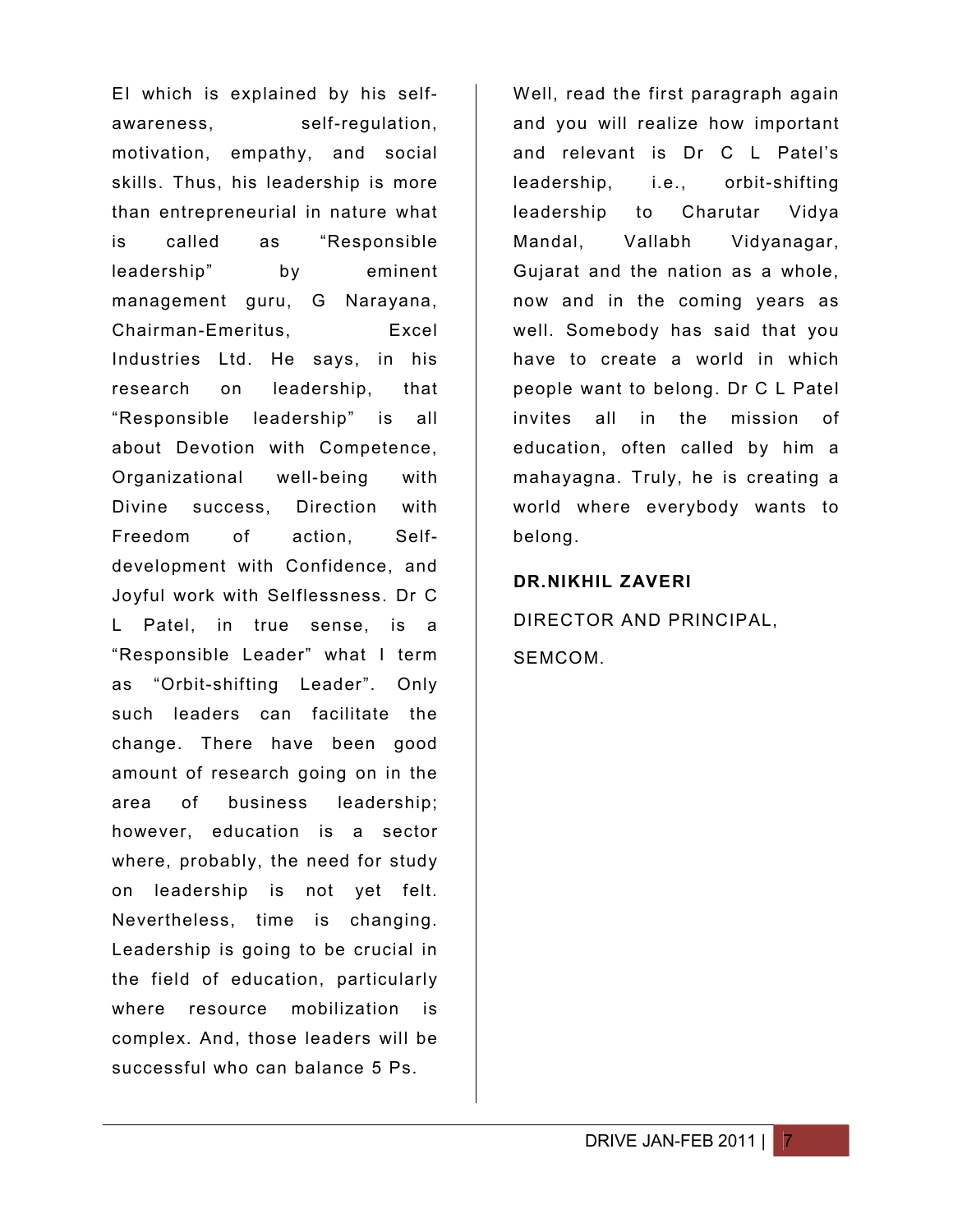#### **SEMCOM Updates:**

Live Wire:

"Live-Wire – A gaming contest" was organised by SEMCOM in the year 2010-11. It brings out the talent of students in different areas like gaming- which involve immense quality of management and presence of mind. The games include immediate action and reaction of the participants. By that they cultivate their mind to take quick and proper decision in crucial situation. In "Live-Wire" the games like Counter-Strike 1.6, Fifa-2010, and Need for Speed and Ages of Empire were included. More than 250 students from different streams participated in the competition to check their skills in different fields.

#### Basket Ball Boys:

SEMCOM always bench its mark wherever the college participates. SEMCOM Basket Ball team of boys participated in Sardar Patel University tournament of Basket Ball, which was organised on 19th – 21st January, 2011. SEMCOM team became the champions in Basket Ball (Boys).

Ahan International Youth Festival 2011:

05 students of SEMCOM participated in assorted events of "Aahan 2011" organized by Shri Vile Parle Kelavani Mandal's UPG College of Management, Mumbai. They secured 1st position in Big league Badshahs, LAN Gaming, Hack se Hack, Prodigy, and Aavishkar. 2nd position in Broker Bhai, Production House, and 3rd position in Do the Dabba and LEAD competitions. Because of their team efforts, SEMCOM was awarded as the "Best IT College" among 55 colleges of India.

14th Annual Day Celebration:

SEMCOM celebrated its 14th annual day on 3rd February, 2011 in the green square of the college. Function started with the prayer. Followed by that Dr. Nikhil Zaveri, Director & Principal of the college introduced Mr. Mrugank Kapadia, the chief guest of the function, and Dr. C.L.Patel, Chairman CVM and the president of the function in their speech. Dr. Nikhil Zaveri presented the annual academic report of the college, where he mentioned that in the year 2009-10 from BCom, BCA and MEB three gold medals have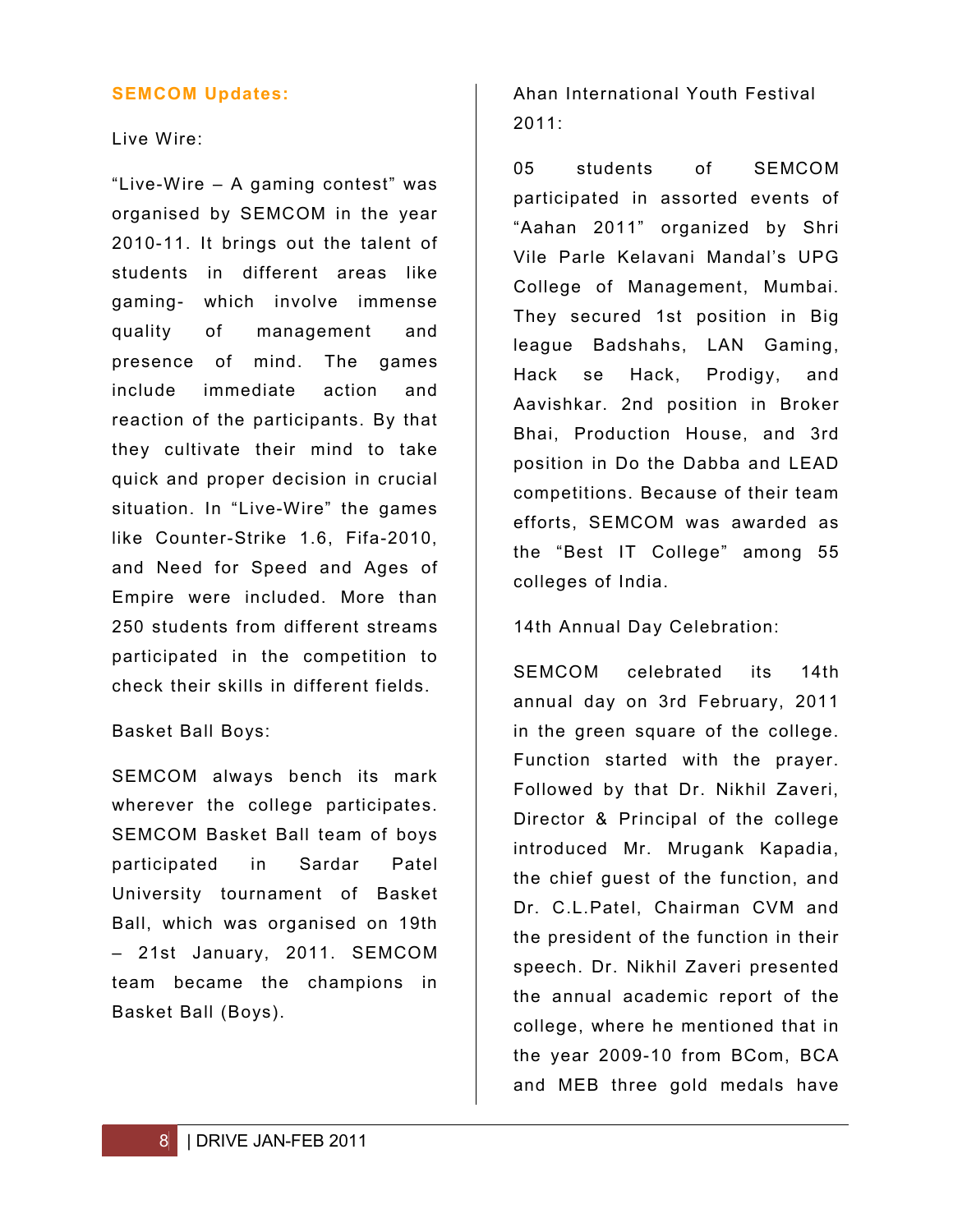been achieved by the students. He also conveyed the message of respectable chief minister of Govt. of Gujarat – Shree Narendra Modi for the college. Prof. Sarvesh Trivedi, Vice-president of students' council, presented the annual report the co-curricular and extracurricular activities of the college. It includes the fourth time championship in a row in Sardar Patel University Youth Festival, championships in volleyball (girls and boys), Football (boys), prizes in the events of Saptdhara, etc.

Shree Mrugank Kapadia became nostalgic in his speech. He studied in Gujarati medium till graduation. He graduated from BJVM College and became CA, CS and ICWA and working as a management consultant in Mumbai at present. He motivated students towards studies and for extracurricular activities. His speech gave a lot of inputs to work hard and progress in the future.

Dr. C.L.Patel, Chairman CVM, congratulated Dr. Nikhil Zaveri and the faculty members for putting in their highest efforts to progress day by day. He also congratulated the students who achieved gold medals and prizes in different events and

competitions for their immense efforts in learning and performing well in studies as well as extracurricular activities, which are in a way build up once character and give practical knowledge to individual. At this stage he showed his gratitude towards parents for having faith in college and CVM. Finally, Mr. Nilkanth Ray, General Secretary of Students' council, gave his vote of thanks in which he showed his sincere gratitude towards everyone for their support and help throughout the year.

#### Swarnim Gujarat:

### SWARNIM GUJARAT Management Conclave

Under the title of Swarnim Gujarat celebration SEMCOM organised Management Conclave in the month from 21st – 25th January, 2011, which is an innovative initiation by SEMCOM. The college has organised different competitions under the title to develop students' interest in business and in the real world. Management Conclave gives a platform for students to practice their classroom learning in the real world. The competitions like; "Elecon Best Business Idea Contest" encourages students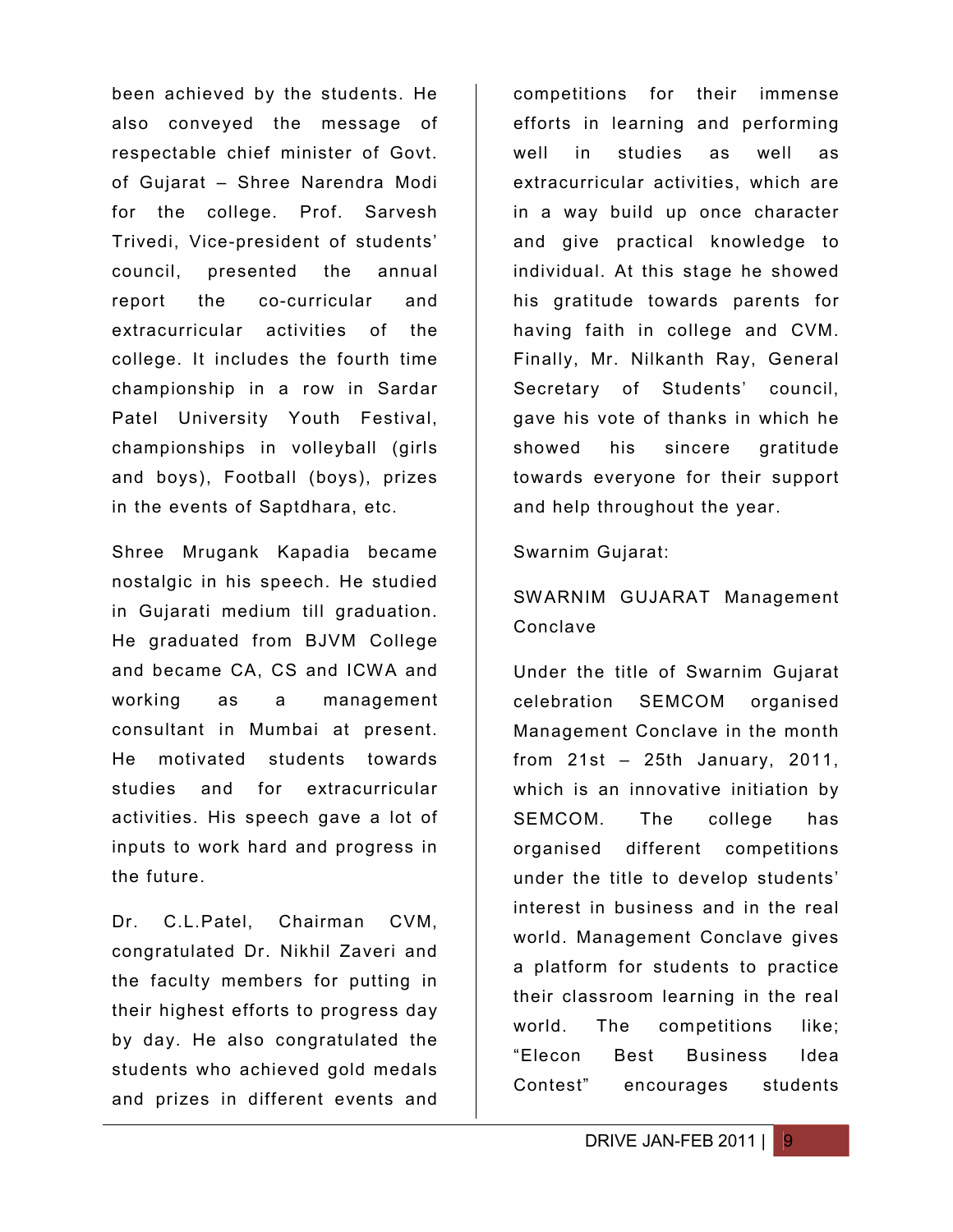towards entrepreneurship, whereas Novellus Ad making contest triggers off creativity in students. College also organised techno fest in Management Conclave, where six different competitions were held: programming, network designing, system analysis and designing, website designing, search engine optimisation, and ethical hacking to evaluate ability of the students to put their knowledge about the subject into practice. More than 300 students participated in these competitions. There were the presentations by experts to make students aware about the latest trends in business market, IT sector. Mr. Thibolt Quivegur was the chief guest for the event.

Four best ideas in Elecon Best Business Idea Contest were given the prize of Rs.25, 000/- each by Elecon Industries. And five other Ideas were given the prize of Rs.15, 000/- each by CVM. Whereas in Novellus Ad Making contest; cheque of Rs. 9000/- was given to the first prize winner, cheque of Rs. 7000/- was given to the second positions. And the winners of third position were given a cheque of Rs. 4000/-. On 25th

SEMCOM organised two competitions; research paper contest and teaching innovation contest, for the faculty, where faculty members of SEMCOM and other colleges participated and best papers and the innovations in teaching were awarded with the cheque of Rs. 10, 000/-, 7000/- and to 4000/- respectively to the first, second and third position.

Management Conclave was coordinated by Ms. Waheeda Thomas and Mr. Manish Sharada.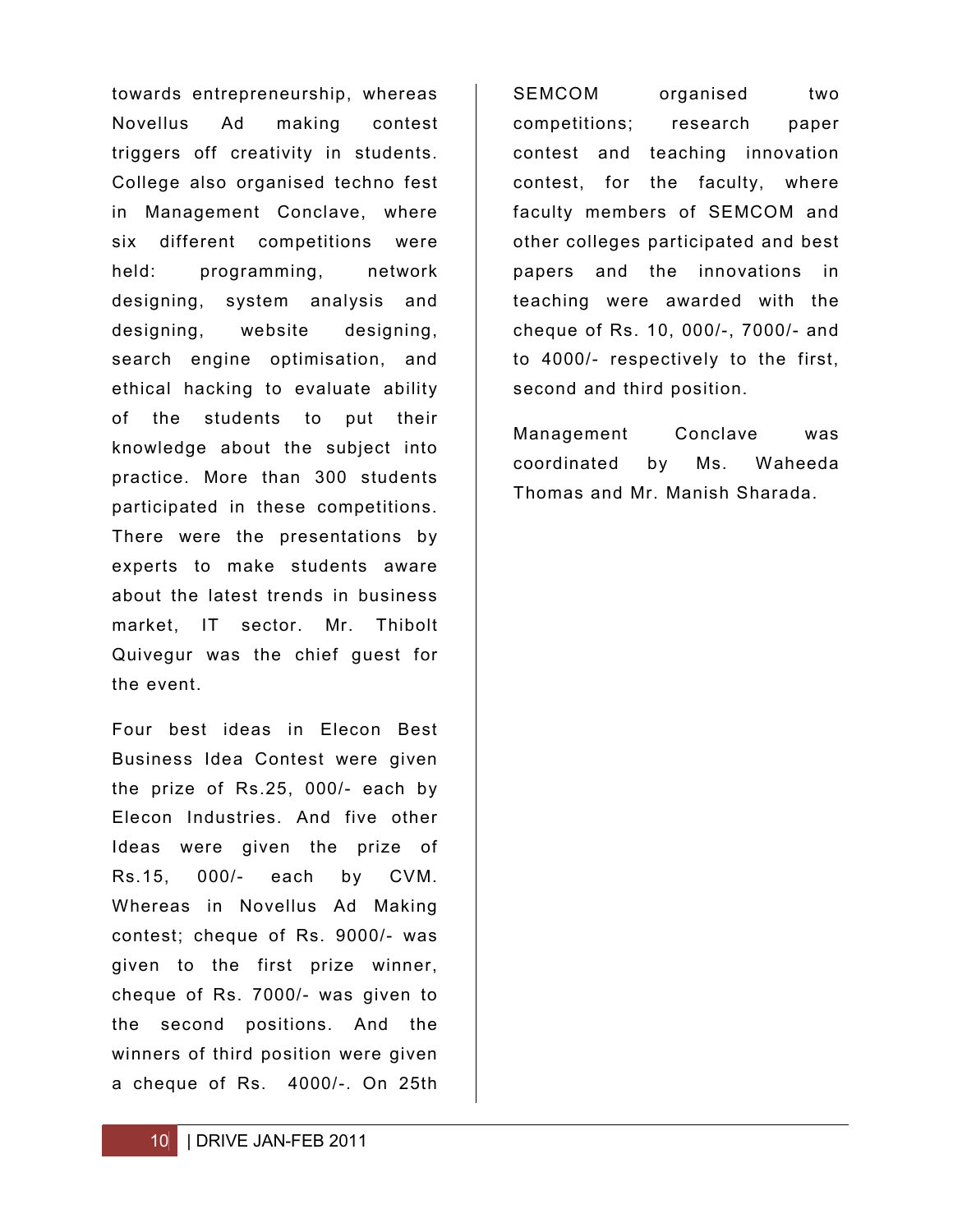#### **Research Article**

#### **Derivatives & Risk Management**

#### Introduction

In a broad sense, many commonly used instruments can be called derivatives since derive their value from an underlying asset. E.g., equity share itself is a derivative, since; it derives its value from firm's underlying assets. Similarly, one takes insurance against his house covering all risks. Thus insurance is also a derivative instrument on the house. Again, if one signs a contract with a building contractor stipulating a condition, that , if the cost of material goes up by 15% the contract price will go up by 10%. This is also a kind of derivative contract .Thus: derivatives cover a lot of common transactions.

Derivative products initially emerged as hedging devices against fluctuations in commodity prices. These offer organizations the opportunity to break financial risks into smaller components to best meet specific risk management objectives. A derivative is an instrument where payoffs are derived from a more primitive or fundamental good. A financial

derivative is a financial instrument , whose payoffs depend on another financial instrument underlying the transaction. Derivatives offer benefits such as risk management and efficiency in trading etc. to its users.

#### Derivative

Emergence of financial derivative products

Derivative products initially emerged as hedging devices against fluctuations in commodity prices and commodity linked derivatives remained the sole form of such products for almost three hundred years. Financial derivatives came into spotlight in the post -1970 period due to growing instability in the financial markets. However, since their emergence, these products have become very popular and by 1990's they accounted for about twothirds of total transactions in derivative products. In recent years, the market for financial derivative has grown tremendously in terms of variety of instruments available, their complexity and also turnover. Even small investors find these useful due to high correlation of the popular indexes with various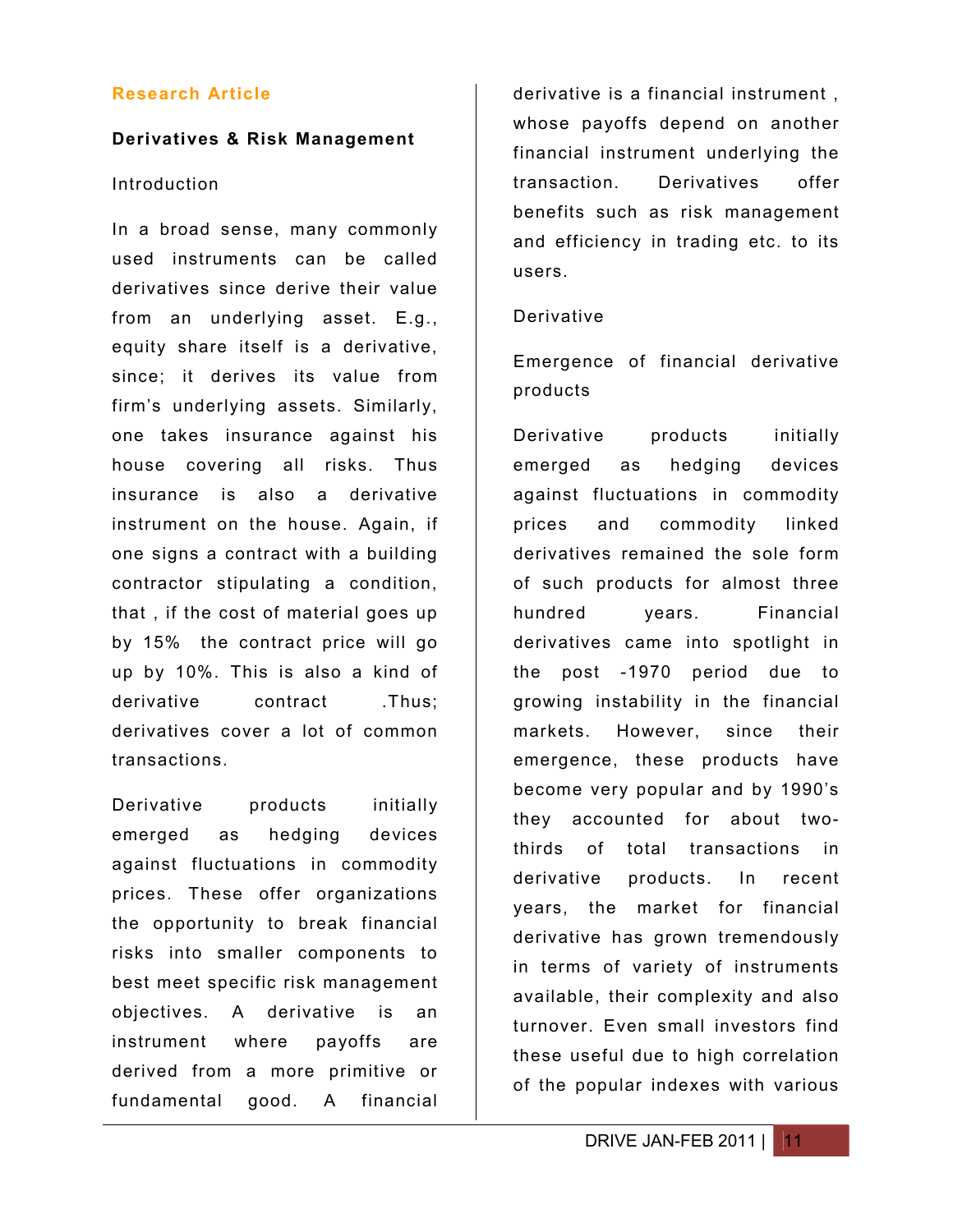portfolios and ease of use. The lower costs associated with index derivatives vis-à-vis derivative products based on individual securities is another reason for their growing use.

Types of Financial derivatives

As already discussed, the important financial derivatives are:

- 1) Forwards
- 2) Futures
- 3) Options and
- 4) Swaps

Forwards: They are the oldest of all the derivatives. A forward contract refers to an agreement between two parties to exchange an agreed quantity of an asset for cash at a certain date in future at a predetermined price specified in that agreement. The promised asset can be currency, commodity, instrument etc.

Futures: A futures contract is similar to a forward contract in all respects excepting the fact that it is completely a standardized one. Hence, it is rightly said future contract is nothing but a standardized forward contract. It is

legally enforceable and it is always traded on an organized exchange.

Options: In the volatile market, risk of heavy fluctuations in the prices of assets is very heavy. Option is yet another tool to manage such risks.

As the name implies, an option contract gives buyer an option to buy or sell underlying asset (stock, bond, currency, commodity etc.) at a pre determined price on or before a specified date in future. The price so determined is called the 'strike price' or 'exercise price'.

Swaps: Swap is yet another exciting trading instrument. In fact, it is a combination of forwards by two counterparties. It is arranged to reap the benefits arising from the fluctuations in the market-either currency market or any other market for that matter.

It can also be defined as a barter or exchange. A swap is a contract whereby parties agree to exchange obligations that each of them have under their respective underlying contracts or we can say a swap is a agreement between two or more parties to exchange a sequences of cash flows over a period in the future.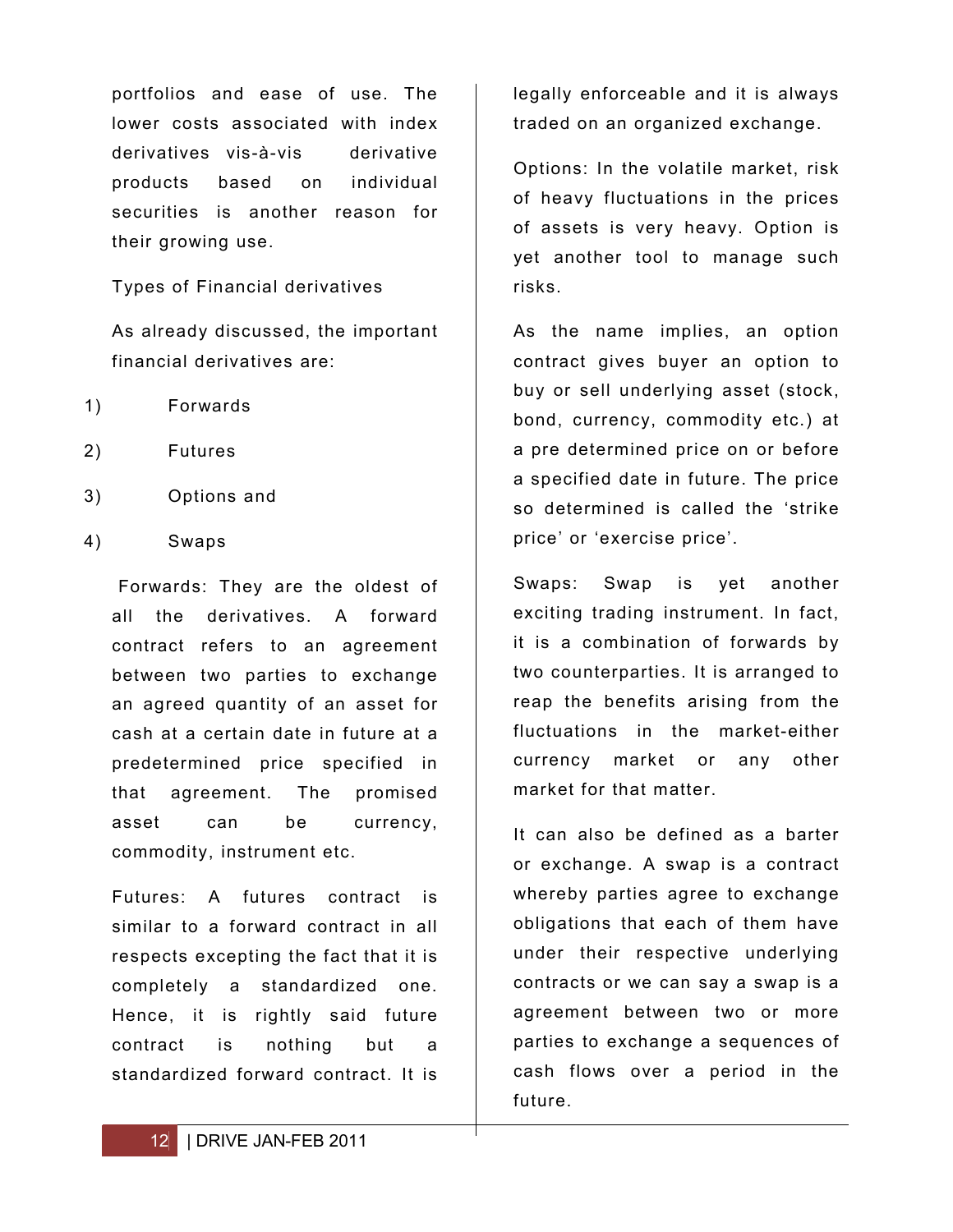Risk Management: Risk management is not about the elimination of risk rather it is about the management of risk. Financial derivatives provide a powerful tool for limiting risks that individuals and organizations face in the ordinary conduct of their businesses Successful risk management with derivatives requires a thorough understanding of the principles that govern the pricing of financial derivatives. Used correctly, derivatives can save costs and increase returns. Derivatives also have a darker side. Without a clearly defined risk management strategy, excessive use of financial derivative can cause serious losses and can threaten the firm's long term objectives. e.g. Many firms in developed Economy Derivative being an important risk management tool necessitate its users to understand the intended function and the safety precautions before being put to use of the society at large

Application of Financial Derivative:

Trading Efficiency: Derivatives allow for the free trading of individual risk components, thereby improving market efficiency.

Traders can use a position in one or more financial derivatives as a substitute for a position in the underlying instruments. In many instances traders find financial derivatives to be more attractive instrument than the underlying security. Reason being, the greater amount of liquidity in the market offered by the financial derivatives and lower transaction costs.

Speculation: Serving as a speculative tool is not the only use, and probably not the most important use, of financial derivatives. Financial derivatives are considered to be risky.

However, these instruments act as a powerful instrument for knowledgeable traders to expose themselves to properly calculated and well understood risks in pursuit of a reward i.e. profit.

Recent Developments in Derivative trade in India: At present Derivative trading has been permitted by SEBI on the derivative segment of the BSE and the F & O segment of the NSE. The natures of derivative contract permitted are:

I. Index futures contracts introduced in June 2000.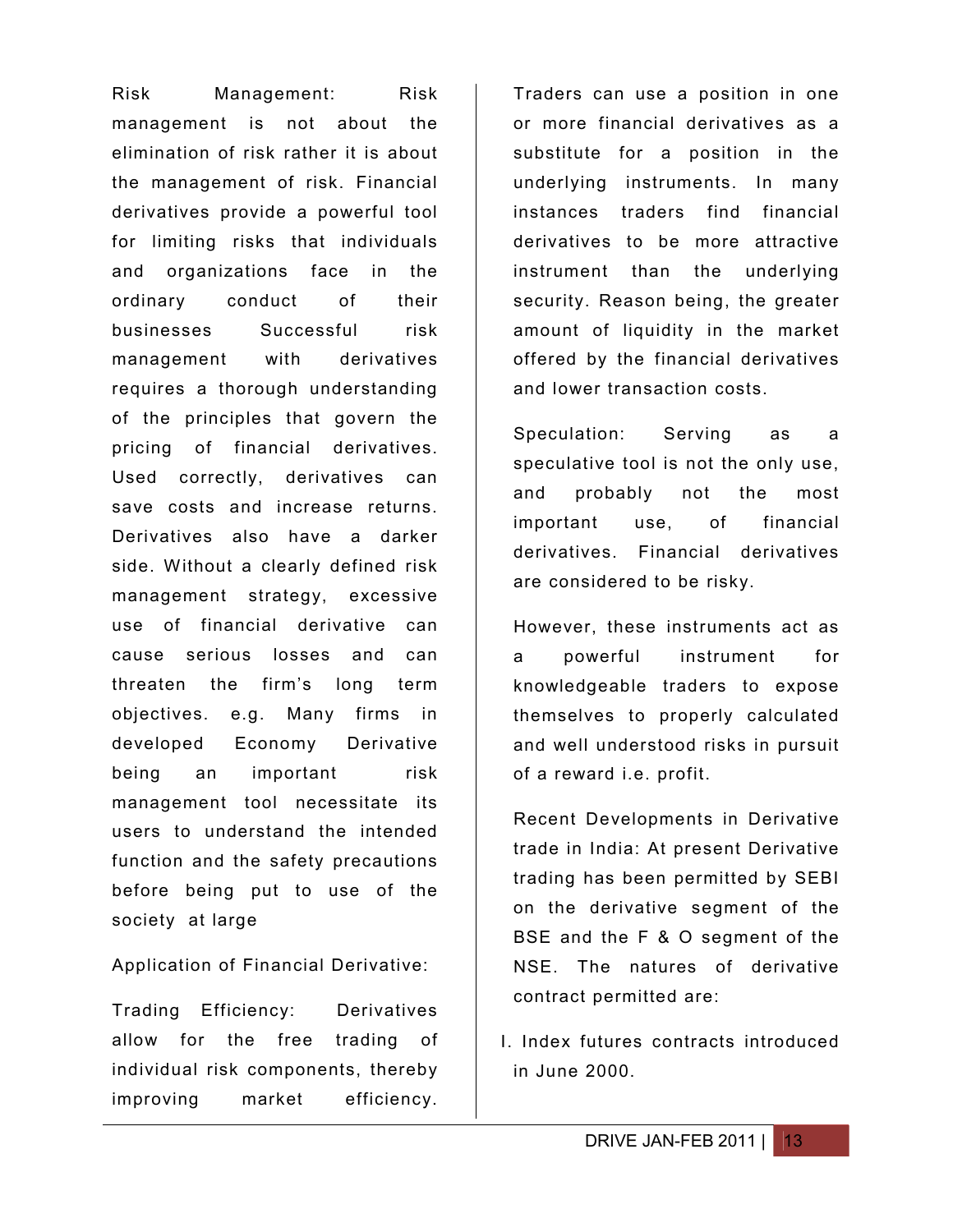- II. Index options introduced in June 2001 and
- III. Stock options introduced in July 2001.

The minimum contract size for derivative contract is Rs 2 lakhs. Besides the minimum contract size, there is a stipulation for the lot size of derivative contract.

Conclusion: Financial Derivatives should be considered for inclusion in any organization's risk control arsenal. Using derivatives allows risk to be broken into pieces that can be managed independently. The viability of financial derivatives rcomests on the principle of comparative advantage i.e. the relative cost of holding specific risks. Whenever comparative advantage exists, trade can benefit all parties involved. From a market oriented perspective financial derivatives offer free trading of individual risk components.

As there is always an other side of the coin, derivatives also have a darker side. Organizations like Procter and Gamble, Long Term Capital Management, Barings Bank etc. experienced huge losses from derivatives trading in the early 1990's. Barings bank lost around \$

14 | DRIVE JAN-FEB 2011

1 billion just because one trader whose job was to carry out low risk arbitrage switched from being an arbitrageur to a speculator. The hedge fund named Long Term Capital Management lost about \$ 4 billion in 1998. The treasury department of Procter and Gamble lost about \$ 90 million trading due to highly exotic interest rate derivatives contracts. These losses warn the users against excessive use of financial derivatives contracts. Without a clearly defined risk management strategy, excessive use of financial derivatives can be risky. They can cause serious losses and can threaten the firm's long term objectives. Hence it is important that users of derivatives fully understand the complexity of financial derivatives contracts and accompanying risks. Derivatives being an important risk management tool necessitate its users to understand the intended function and the safety precautions before being put to use. The use of derivatives should be integrated into an organization's overall riskmanagement strategy and should be in harmony with its objectives. Thus, the users of derivatives can use these instruments for their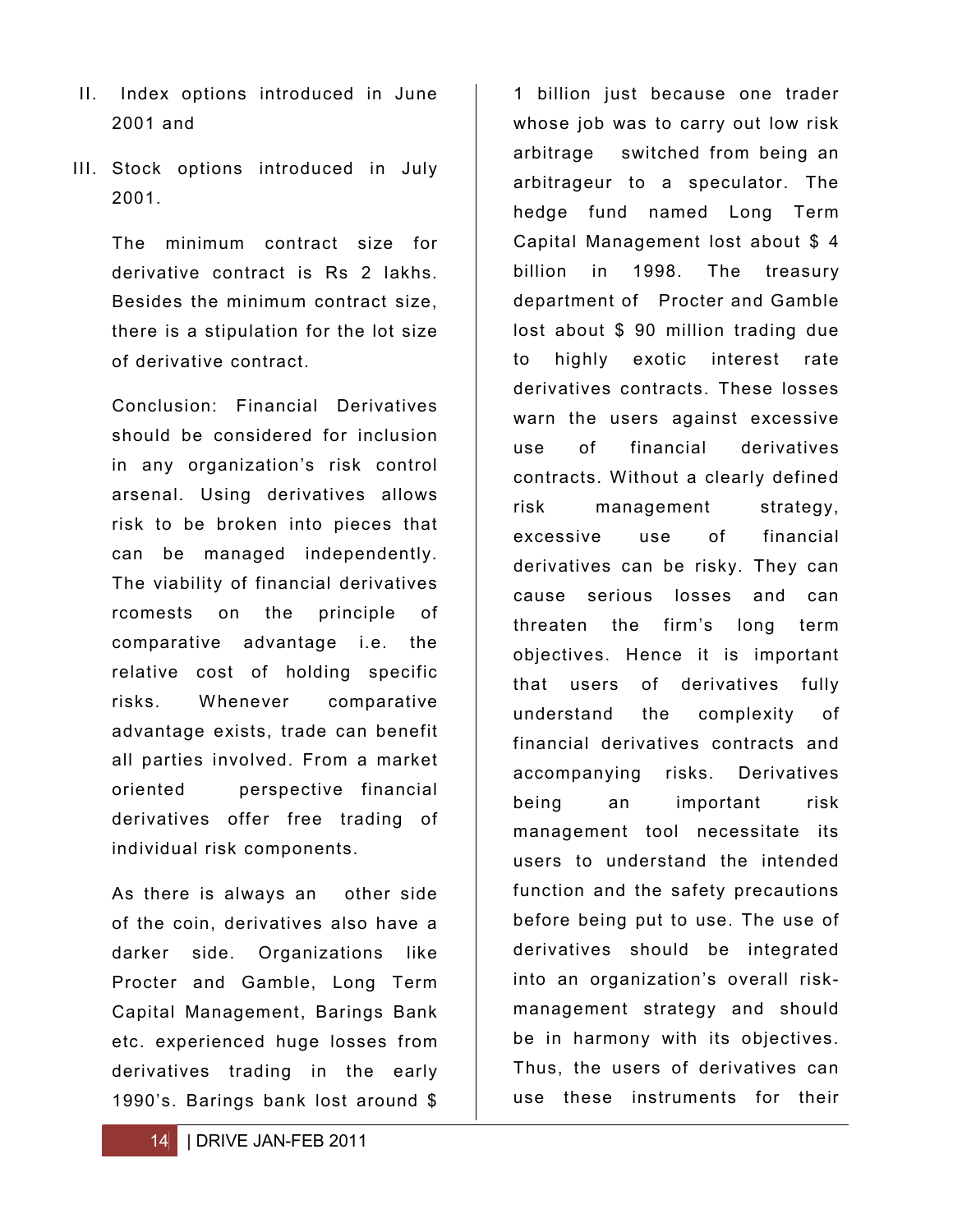benefit and for the benefit of the society at large.

Hence, we can conclude derivatives are "Double edged Sword".

References:

 International Financial Management-V.K.Bhalla

 Financial Management-Khan and Jain

 International Financial Management-Shapiro

 Options, Futures and Other Derivatives-John C .Hull

 Various issues of Chartered Accountant Magazine

 Financial Markets and Services- Gordan and Natrajan

- www.nseindia.com
- www.bseindia.com

-Mr. Nimesh Raval

**Lecturer,**SEMCOM.

# **India and US**

India and the United States (US) politically and economically play a significant role in the global arena. The US is India's largest export destination and also one of the leading foreign investors in India. Further, with the Indian economy estimated to grow to 90 per cent of the US economy by 2050, the growing Indo-US relationship will be a decisive force shaping the contours of the world economy in the 21st century.

In a move to further improve economic relations, both the countries had two rounds of exploratory talks in the first half of 2008 on the proposed Bilateral Investment Treaty, and decided to start formal negotiations.

India may soon attract huge investments from American companies in the solar energy sector. Fourteen American companies visited India in late March 2009 to explore business opportunities in solar energy sector in the country, as part of the first official trade mission of the new administration of the US President Barack Obama.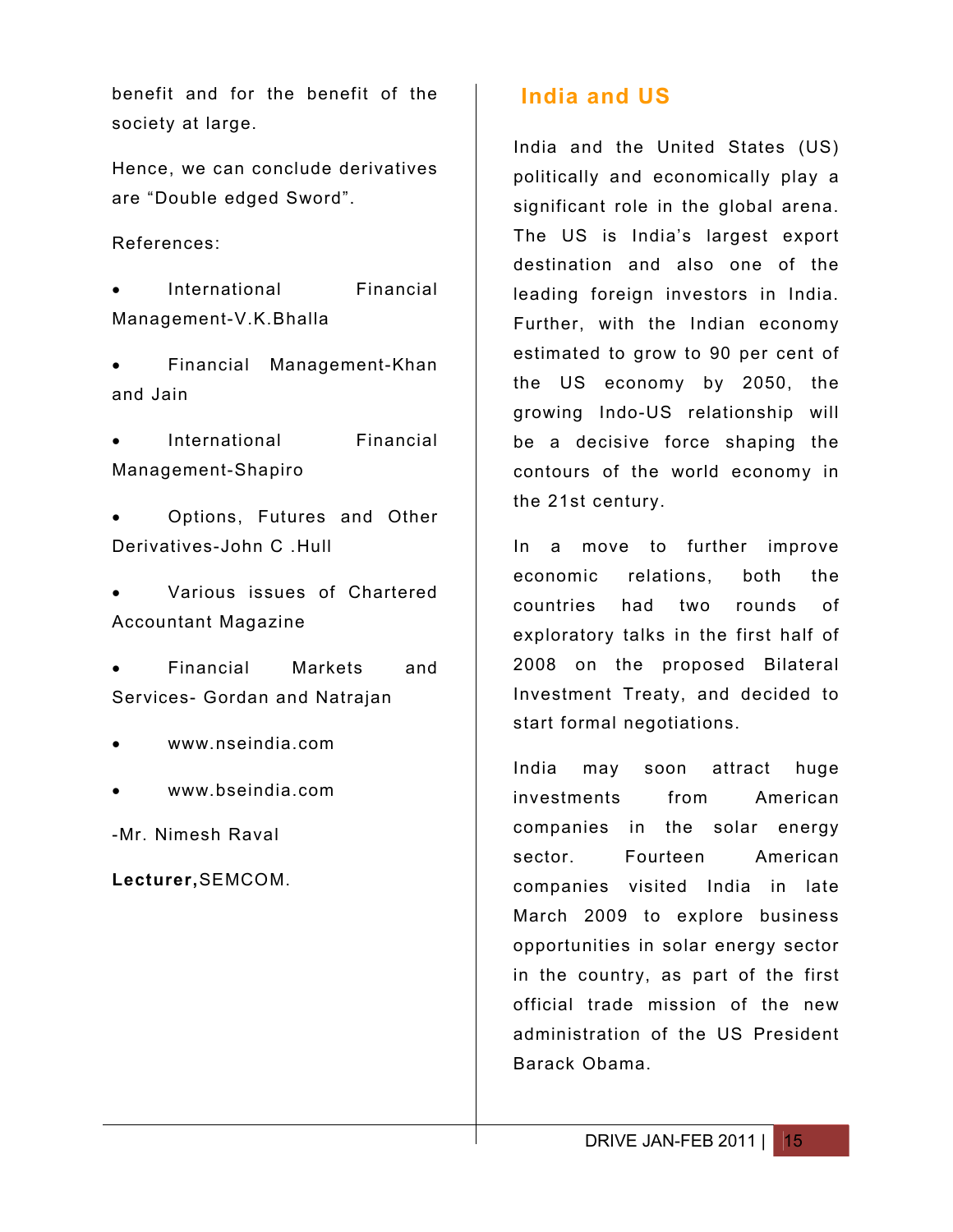#### Trade

Bilateral trade between India and US amounted to US\$ 41.75 billion in 2007-08.

India imports aircraft and aviation machinery, nuclear reactors, optical and medical instruments, precious stones and metals, fertilizers and organic chemicals from the US. Indian imports from the US grew by an astonishing 79.33 per cent to reach US\$ 21.02 billion in 2007-08 against US\$ 11.72 billion in 2006- 07.

For the period April-December 2008, India imported goods worth US\$ 13.89 billion from the US.

India mostly exports gems and jewellery, organic chemicals and engineering goods and textiles to the US.

During 2007-08, merchandise exports from India to US went up by 9.81 per cent to reach US\$ 20.72 billion against US\$ 18.85 billion in 2006-07.

For the period April-December 2008, India exported goods worth US\$ 15.71 billion to the US.

#### **US Investments in India**

India's rapidly expanding economy along with a booming consumer market and easy availability of skilled personnel has been instrumental in attracting several American companies to invest in India. The overall foreign direct investment (FDI) equity flow into India from the US during April 2000-March 2009 was US\$ 6.3 billion. During 2008-09, FDI inflow from the US was US\$ 1.8 billion.

After companies like Microsoft, Intel, IBM, Dell, Citigroup, J P Morgan and Morgan Stanley, many other US companies are also planning to enter the Indian market with big investments.

Alexandria, the US-based life science infrastructure company, will invest around US\$ 200 million in Andhra Pradesh Industrial Infrastructure Corporation's SEZ Genome Valley in Hyderabad.

The US\$ 200-million privately held software products' company, Cincom Systems is planning to increase the share of its global revenue from India to 30 per cent from the current 10 per cent.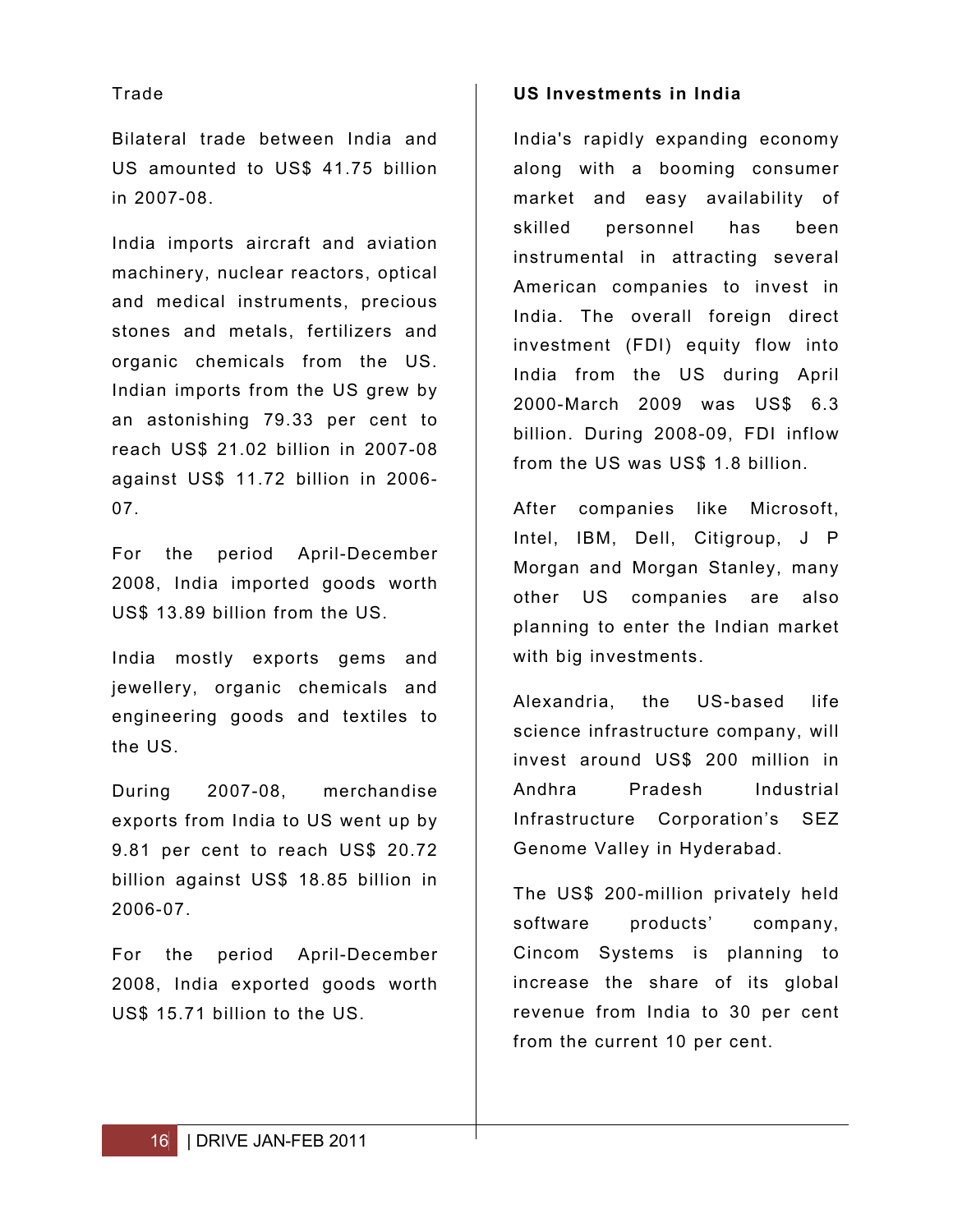GE has added a new facility to its R&D centre in Bangalore, taking the company's total investment in R&D in India to US\$ 175 million.

The American aerospace industry will be investing in the development of infrastructure in India's aviation, after selling aircraft and components to India.

US-based Astonfield Renewable Resources is planning to start renewable energy greenfield projects of 500 mega watts (MW) across India over the next 5-7 years.

Besides the big companies investing in India, the country continues to provide back office work to a large number of US companies and industries, such as Medical Transcription (MT). It is estimated the size of the US MT industry would reach US\$ 16.8 billion by 2010. The work off shored is expected to be in the region of US\$ 860 million in 2010, of which India is expected to capture US\$ 647 million.

Indian Investments in US

Indian investments in the US have been growing significantly since 2002, by around 75 per cent per

year. Investments in 2006 were estimated at around US\$ 2 billion and rose sharply in 2007 to touch US\$ 13 billion. In 2007-08 alone, an estimated US\$ 10.25 billion was invested by Indian companies in the US. Consequently, going by industry estimates, an additional 65,000 jobs were created in the US. In 2008, investments were in excess of US\$ 8 billion as on May 2008.

Investments by Indian companies in US span across diverse industrial sectors such as steel, airlines, pharmaceuticals, auto parts, healthcare, hotels, chemicals and information technology. Following major deals like Hindalco's US\$ 3.33 billion acquisition of Novelis and Tata Chemicals Limited's (TCL) acquisition of General Industrial Products for US\$ 1 billion, some of the significant acquisitions of India Inc have been:

Tata Consultancy Services (TCS) acquired the back-office operations of Citigroup for US\$ 505 million to become the second-largest BPO player globally, after IBM.

Reliance Industries USA has bought a polyester manufacturing facility in North Carolina for about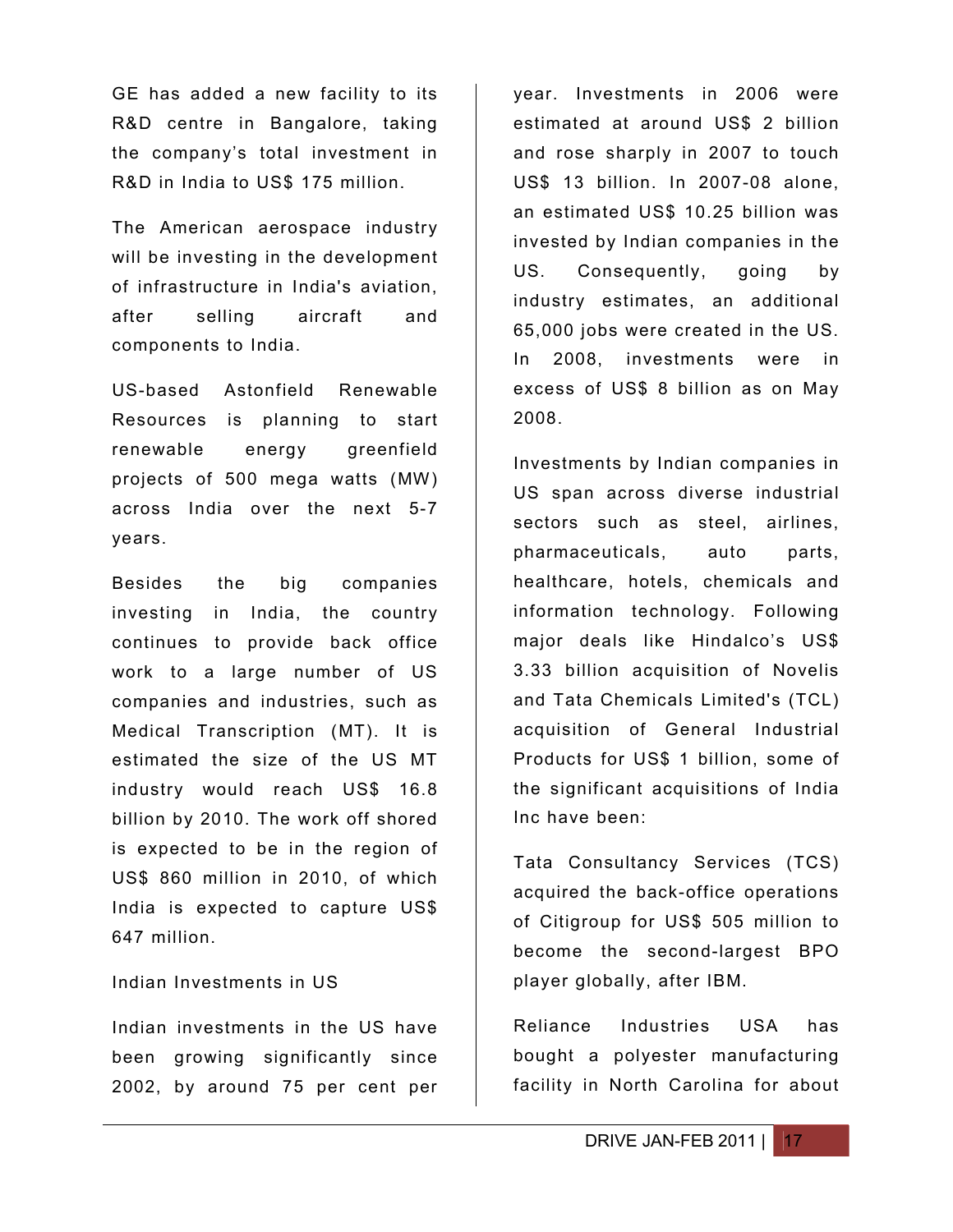US\$ 12.2 million from Unifi Kinston and plans to invest US\$ 215 million in that company.

GMR Infrastructure has bought a 50 per cent equity stake in the USbased power utility, InterGen, for US\$ 1.1 billion.

#### Road Ahead

There are several areas where there is abundant scope to further improve economic cooperation between India and the US. Opportunities for progress exists especially in areas like communication infrastructure, the IT sector, telecom sector, ITenabled services, data centres, software development, and other knowledge industries such as pharmaceuticals and biotechnology.

A white paper titled, 'India's Role in the Globalization of the IT Industry' by Evalueserve, a knowledge process outsourcing company, states that India is likely to emerge as the second largest IT industry after the US in terms of revenue and employment. As the US and India's IT industries are closely and inextricably linked with each other, the two countries will import and export more IT services and

products for the coming seven to eight years.

-**Mr. Ankur Amin**

Lecturer,Semcom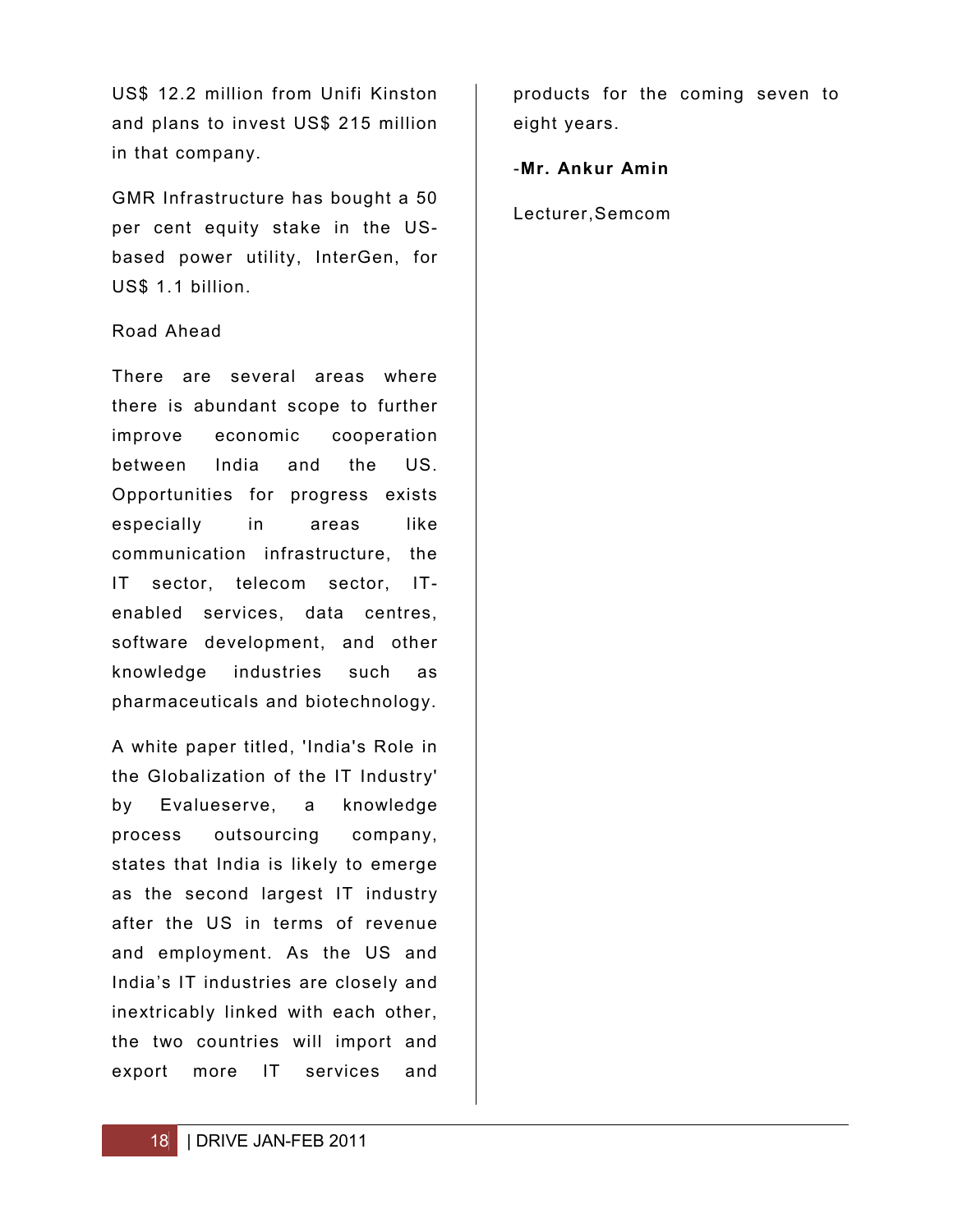## **MY VOICE: FROM THE LAND OF DESERT**

It was beginning of winter and my first experience of desert city. The days were hot and life was slow and easy going. At noon temperatures will soar to 39 to 40 degrees. But then each thing has its own charm. The food consisted of Chapatti, vegetables, dal, rice, salad and butter milk, butter milk is the regular part of diet. The days are so hot that it is not easy to move out, but then evenings and nights are very cool. There is something to that desert atmosphere which makes people rough, tough and gives them a rustic rough and tough look. Life in desert itself is a challenge where water is scarce and heat becomes unbearable. I presume such tough conditions make people physically and mentally strong and prepare them to take any challenges of life. It is known truth that people who had faced tough situations finds everything easier in their life and vice versa that is those who are used to live in comforts find it difficult to adjust to inconvenience.

The days are windy in month of January and winter's food consists of bajra's rotla, vegetable of sev-

tomato, undhiyu, and brinjal recipe and butter milk. Then there is a festival of kite flying which is celebrated with lots of enthusiasm. The months of summer beginning from February to onset of monsoon and rainfall in the beginning of July are very hot and humid. Life goes on, people are very warm hearted and of caring nature. Nobody complaint's about weather, rather there is more consumption of sugarcane juice, butter milk, tea and fruits like mango and water melon. Difficult weather conditions have made people stronger and there seems to be enjoyment and satisfaction with life. Even hot summers, water shortages have not dampened the spirits of people and work goes on as usual. Teachers and students do get summer vacations, and they are enjoyed by meeting relatives, doing work and relaxing staying indoors.

Development has reached in this part of the world also and one finds excellent infrastructure in form of good roads, railway facilities, irrigation facilities and there is also development of a good number of educational institutions. Rains are rare but then since last couple of years there is good rainfall. The